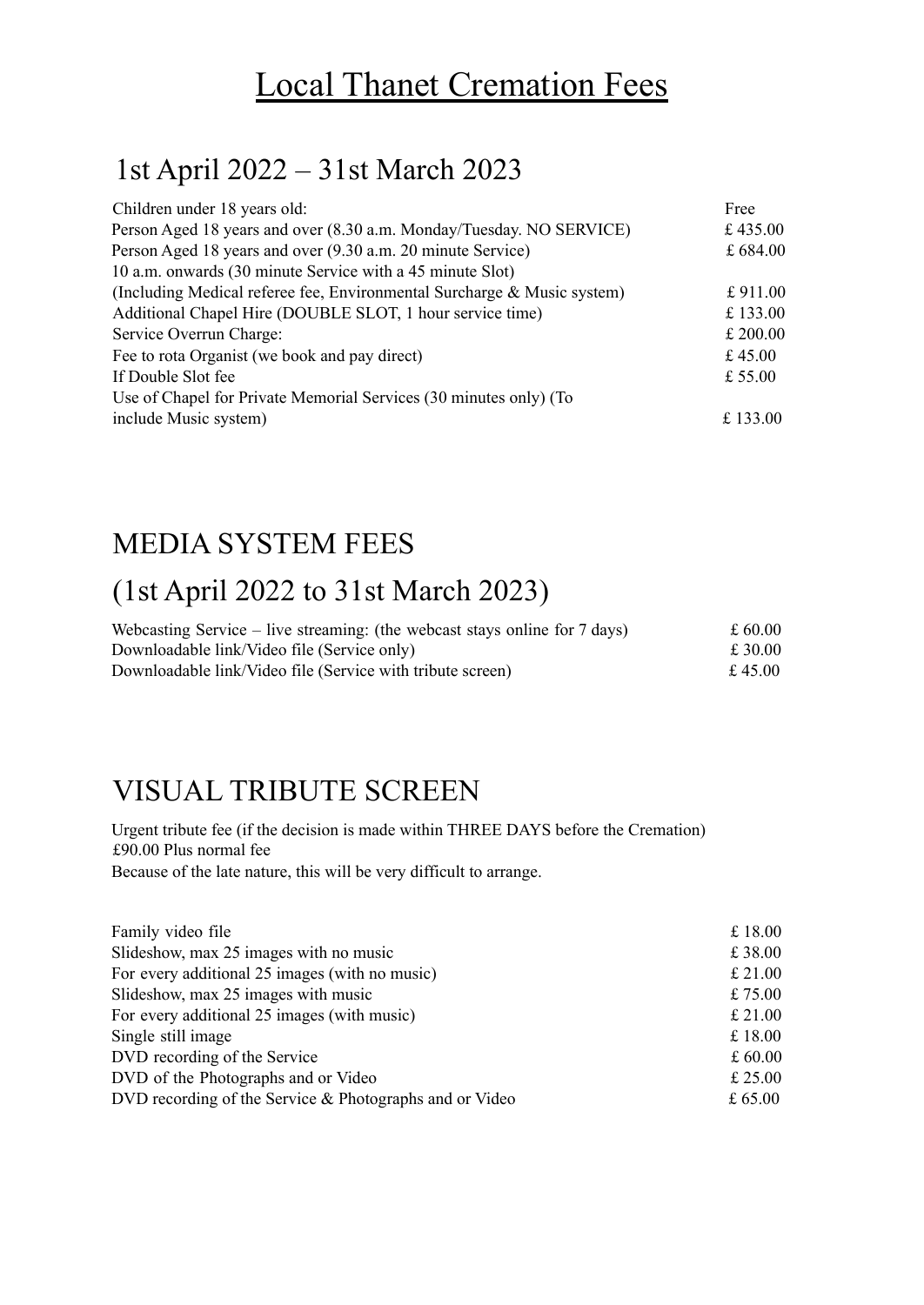# Disposal of Cremated Remains

| Scatter of Ashes in Crematorium Grounds, if cremated at Thanet Crematorium                               | Free    |
|----------------------------------------------------------------------------------------------------------|---------|
| *Mandatory for all witnessed interments, unless attended by a Funeral Director add £20 to the above fees |         |
| Scatter of Ashes from away                                                                               | £120.00 |
| Saturday a.m. (plus usual fee)                                                                           | £102.00 |

## Auger in Lawns

| If cremated at Thanet                                                                                    | £115.00 |
|----------------------------------------------------------------------------------------------------------|---------|
| Ashes from away                                                                                          | £120.00 |
| *Mandatory for all witnessed interments, unless attended by a Funeral Director add £20 to the above fees |         |
| For a Black Granite Marker via Roberts Stonemasons (£60), the application to Thanet                      |         |
| Crematorium (£49) plus our administration (£30)                                                          | £139.00 |
| Saturday a.m. (plus usual fee)                                                                           | £102.00 |

### Garden of Rest, Margate

| Exclusive right of burial of Ashes (Plot for 4 sets of Ashes) |         |
|---------------------------------------------------------------|---------|
| Purchase (50 years)                                           | £425.00 |
| Exclusive right of burial of Ashes (Plot for 4 sets of Ashes) |         |
| Purchase (75 years)                                           | £610.00 |
| Interment of Ashes                                            | £175.00 |
| Ashes from away                                               | £192.00 |
| Number stone of first Interment                               | £ 25.00 |
| Saturday a.m. (plus usual fee)                                | £102.00 |

\*Mandatory for all witnessed interments, unless attended by a Funeral Director add £20 to the above fees

### Garden of Rest, Ramsgate

| £360.00 |
|---------|
|         |
| £485.00 |
| £155.00 |
| £165.00 |
| £ 25.00 |
| £102.00 |
|         |

\*Mandatory for all witnessed interments, unless attended by a Funeral Director add £20 to the above fees

#### Woodland Ashes Burial Ground

| 25 years. Plot for 2 Exclusive right of burial at | <b>Margate</b>  | £215.00 |
|---------------------------------------------------|-----------------|---------|
|                                                   | Interment fee   | £115.00 |
|                                                   | Number stone    | £ 25.00 |
|                                                   | Ashes from away | £124.00 |